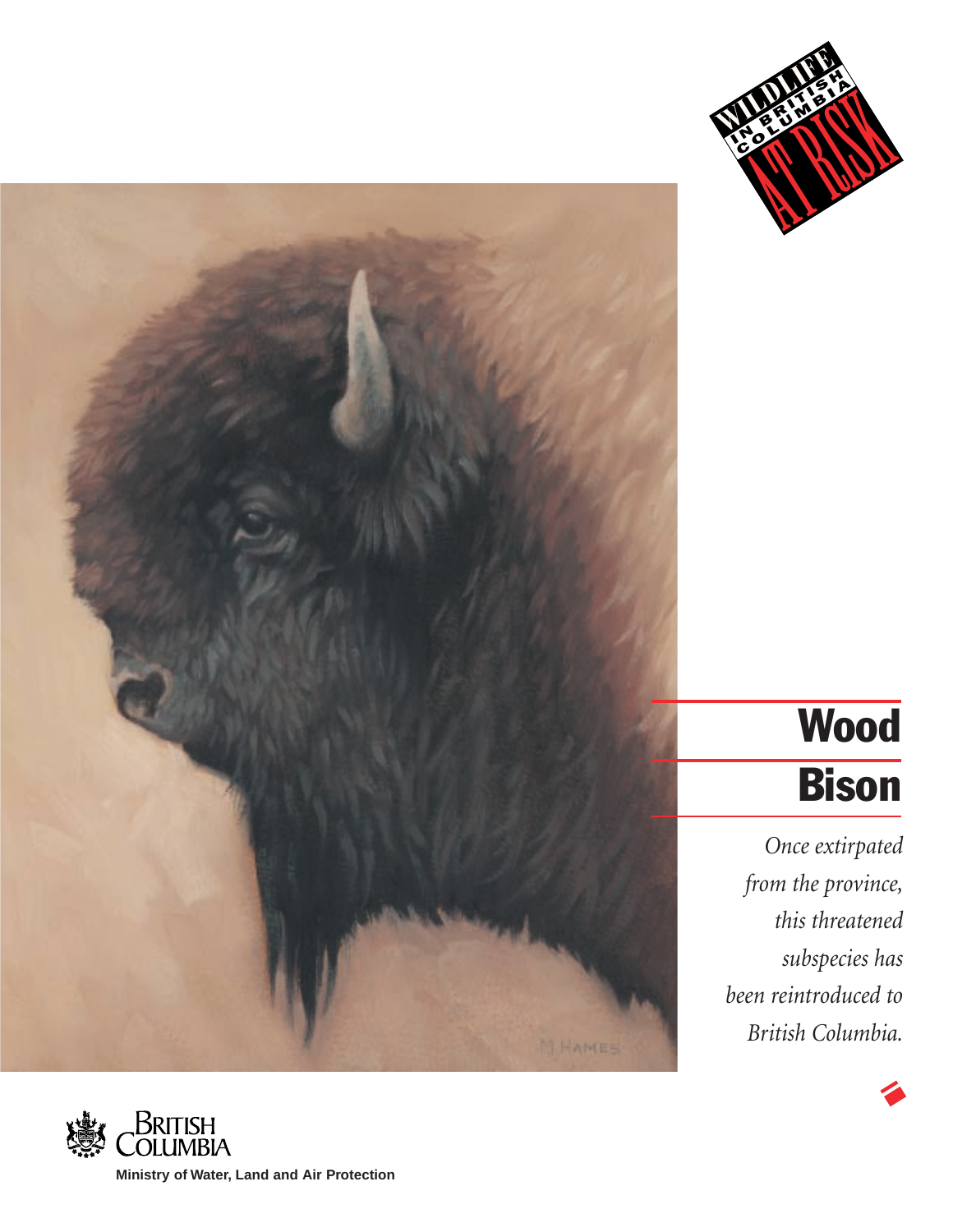

## Why are Wood Bison at risk?

A<sup>T</sup> t the time of European colonization in the early 1800s, the historic range of the Wood Bison *(Bison bison athabascae)* is thought to have encompassed northern Alberta, southwestern Northwest Territories, northeastern British Columbia and a small portion of northwestern Saskatchewan. Recent scientific evidence and oral history accounts indicate that most of the previously defined prehistoric range, including northwestern British Columbia, Alaska and the Yukon, should be considered historic Wood Bison range. In the early 1800s, an estimated 168 000 Wood Bison occurred over this large portion

of the western boreal forest in Canada, although they were unevenly distributed and never as numerous as the millions of Plains Bison further south.

Wood Bison declined rapidly after 1860, reaching a low of approximately 250 between 1896 and 1900. In British Columbia, the last Wood Bison was shot near Fort St. John in 1906. After the North West Mounted Police were

given responsibility for enforcing the *Buffalo Protection Act* in 1897, and began formal patrols in 1907, Wood Bison populations began to recover. By the time Wood Buffalo National Park was established in 1922, numbers in northern Alberta and the Northwest Territories had increased to 1500 to 2000.

Between 1925 and 1928, more than 6000 Plains Bison *(Bison bison bison)* were barged to Wood Buffalo National Park to relieve crowded conditions at Buffalo Park, Alberta. These animals hybridized with, and introduced infectious livestock diseases to, the Wood

Bison subspecies. Tuberculosis and brucellosis continue to affect Wood Bison herds in and around Wood Buffalo National Park and present a major obstruction to their recovery.

Tuberculosis and brucellosis are chronic bacterial diseases. Tuberculosis usually produces abscesses in the lungs that impair breathing. This debilitating disease causes loss of condition and predisposes weakened animals to predation. Brucellosis usually affects the reproductive organs, causing sterility, abortions or weak calves, or infects leg joints, causing lameness. It is believed that these diseases are at least partially responsible for the decline of Wood Bison in Wood Buffalo National Park. Anthrax is another bacterial disease seen periodically in herds in the Wood Buffalo National Park area. Outbreaks, often in the

*Also known as buffalo, bison are the largest wild land animals in North America.*

summer, usually leave a number of bison dead. Anthrax bacteria form spores that can survive for years in soil or water. Tuberculosis, brucellosis and anthrax can be transmitted to humans.

None of these diseases have been identified in Wood Bison herds in British Columbia. However, since the bison populations of British Columbia, Alberta and the Northwest Territories are actually or potentially connected, there is a risk that such infectious diseases may reach British Columbia bison.

Certain land uses greatly impact Wood Bison recovery programs. Bison can be aggressive towards humans and are rarely tolerated near settlements. Agricultural cultivation of historical range is more of a threat because of the large areas involved. Farming in the Fort St. John and Fort Nelson areas and continuing expansion of agriculture in the north has and will continue to reduce access to former bison habitat. Other land uses, including industrial development, may also have negative impacts on the availability of bison habitat.

The bison game farming industry also limits the amount of land available for free-ranging Wood Bison. Today, most of the 75 000 commercial bison in North America are managed as livestock behind fencing, and bison farming is an established agricultural industry. Commercial bison farms or ranches may not be a significant concern to recovery programs for wild bison, providing operations are well managed and distant from recovering wild populations. Some infectious livestock diseases, if present in ranched animals, may spread to wild populations by contact through fences, or from animals entering from the wild or escaping. Escapes of commercial bison can affect the genetic make-up of wild populations, since bison on ranches are usually bred for commercial purposes. Bison are difficult animals to keep behind fences because of their size and strength. Unfortunately, some escapes of commercial bison in British Columbia have occurred with mixing and possible interbreeding with freeranging Wood Bison. Appropriate farm locations, good husbandry, management and maintenance of appropriate fencing can decrease the potential impacts of bison ranching on wild herds.

The Pink Mountain herd of Plains Bison is another management concern. Introduced within the former range of Wood Bison in 1971, this herd, currently estimated at 1400, has increased its range and numbers, mostly over the past 15 years. They are largely confined to grassy meadows in the upper Sikanni Chief River and Halfway River valleys.

Predation is an important part of the process of natural selection and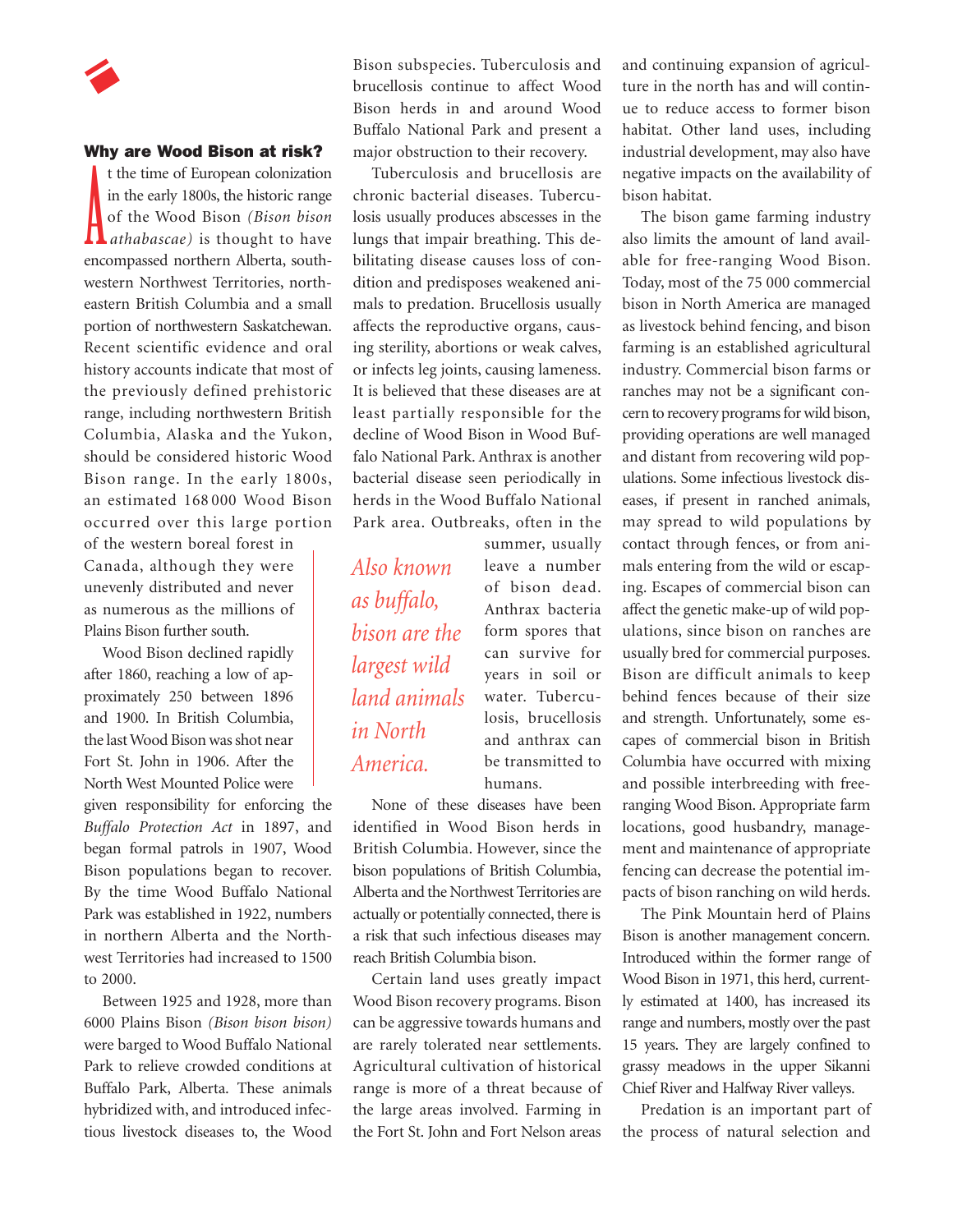should be encouraged in most populations of free-ranging Wood Bison. In some situations, wolves have the potential to limit or even inhibit the recovery of populations. This is particularly the case for herds that are small and fragmented, impaired by disease or subjected to severe, deep-snow winters. A high rate of calf mortality by wolf predation is suspected for the Nordquist herd in British Columbia.

Collisions with motorized vehicles can threaten both public safety and bison populations. Wood Bison in the Yukon Territory have been traffic hazards along the Alaska Highway. As a result, the Yukon government instituted a "bison-free" policy in the vicinity of the highway, using deterrence measures, capture and relocation and the destruction of problem animals. In British Columbia, Nordquist bison cause similar problems when bison graze alongside the highway near Liard Hotsprings. At least one collision a year is reported. The second Etthithun Lake reintroduction was also compro-

mised when 3 of 15 translocated animals were killed in collisions with industrial road traffic during their first winter.

### What is their status?

Figure 12 and 12 and 12 and 13 and 13 and 14 and 15 and 16 and 17 and 18 and 18 and 18 and 18 and 18 and 18 and 18 and 18 and 18 and 18 and 18 and 18 and 18 and 18 and 18 and 18 and 18 and 18 and 18 and 18 and 18 and 18 an fter the last Wood Bison from the original population in British Columbia was shot, occurred until the 1980s. Since then, as part of the national recov-

ery plan, reintroductions have established three small herds in northeastern British Columbia. Wood Bison reintroduced at Nahanni Butte in the Northwest Territories expanded their range along the Liard River as far south as the mouth of the Beaver River in British Columbia. Further west along the Liard River, another group was reintroduced near Aline Lake on Nordquist Flats.Wood Bison were also reintroduced further



south near Etthithun Lake, close to the Alberta border. All these animals are the descendants of 21 bison captured in northwestern Wood Buffalo National Park in 1965 and relocated to Elk Island National Park in Alberta for captive breeding.

The British Columbia reintroductions have resulted in a current popula-

*There are now three small herds of reintroduced Wood Bison in British Columbia*

tion of approximately 120. There are two separate herds along the Liard River, with about 50 animals in the Nordquist Flats herd and 30 in the portion of the Nahanni herd that lies within British Columbia, north of the Bea-

ver River. The Etthithun Lake herd has approximately 40 animals. Wood Bison are on British Columbia's Red List of species and subspecies that are candidates for legal designation as Endangered or Threatened under the *Wildlife Act.*

In 1998, there were approximately 2600 free-ranging, disease-free Wood Bison in six separate herds in Canada. There were also approximately 2300 Wood Bison in and around Wood

Buffalo National Park, in herds that are considered infected with tuberculosis and brucellosis. An additional 1400 to 1600 Wood Bison were in captive-breeding herds and private commercial bison farms. The Committee on the Status of Endangered Wildlife in Canada (COSEWIC) down-listed Wood Bison from Endangered to Threatened in 1988. Wood Bison are designated as Endangered under both the *Alberta Wildlife Act* and the *Northwest Territories Act.* A listing in Appendix II of the Convention on the International Trade of Endangered Species of Fauna and Flora (CITES) means that permits are required for international export of all Wood Bison, including game farm or ranching stock.

#### What do they look like?

The determined the set of the incorrectly referred to as buffalo,<br>bison are easily recognized by their<br>massive forequarters and large shoul-<br>der hump. Both sexes have a large, ften incorrectly referred to as buffalo, bison are easily recognized by their massive forequarters and large shoulwoolly, bearded head, a short neck and short, black horns. Their comparatively small hindquarters have shorter hair and a distinctive tasselled tail. Compared to Plains Bison, Wood Bison are slightly larger and darker, with a more pronounced shoulder hump and shorter hair on the neck and forelegs.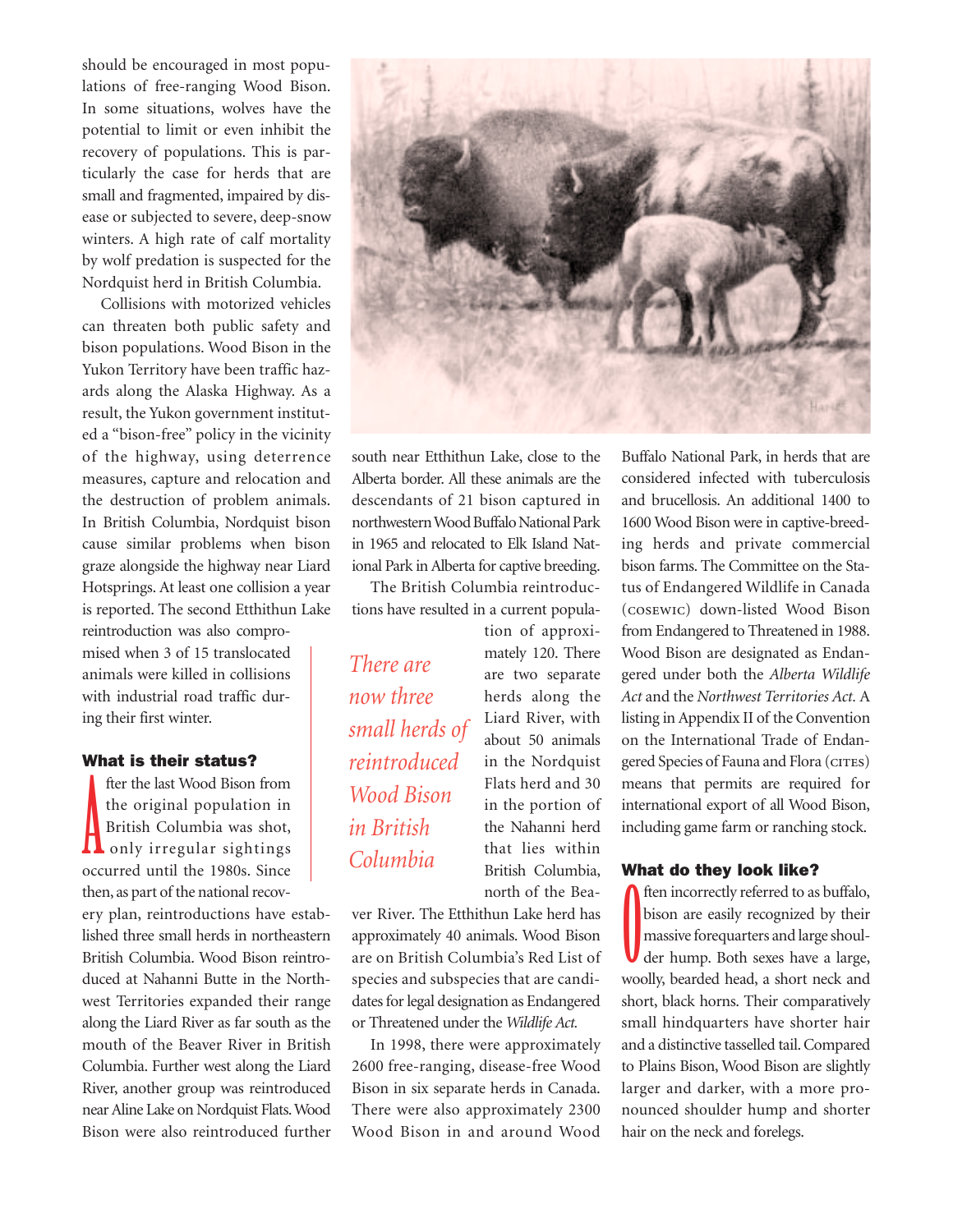

Bison have thick coats varying in colour from golden to dark brown. The long, bushy mane of darker hair covering the head, shoulders and front legs contrasts with the shorter, lighter coloured hair on the hindquarters. For the first three months of life, young bison are reddish brown.

Bison are the largest wild land animals in North America. A mature bull usually weighs 800 to 900 kilograms and can exceed 2 metres in shoulder height. The heaviest wild male Wood Bison weighed in the Yukon was 1031 kg. The weight of adult females is about half that of adult males and their shoulder height averages 1.5 m. Compared to females, adult males have thicker horns, a more prominent hump and bushier hair on the forehead, chin and neck.

#### What makes them unique?

W ood Bison, the woodland subspecies of bison, are associated with boreal forests and parklands in northwestern North America. Naming of bison subspecies is controversial, but most taxonomists recognize Wood Bison as a valid type separate from Plains Bison and European Bison or Wisent *(Bison bison bonasus).*

Bison are very well adapted to cold northern climates. Their metabolic rate decreases in colder temperatures down to -30°C. Unlike most hoofed mammals that use their front feet to paw through snow when foraging, bison sweep their neck and head from side to side to clear snow from vegetation. This action is made possible by long spines on their vertebrae (the hump) that support strong ligaments linked to large neck and shoulder muscles. Although bison are powerful animals, relatively tolerant of deep snow, snow depths that exceed 65 centimetres can limit the ability of calves to

move and feed.

#### How do they reproduce?

T<br>|<br>| or most of the year,bison form herds of adult females, subadults and calves, separate from mature bulls. As a rule, mature cows and bulls only mix during the rutting (breeding) period from July to early September. The challenging roar of rutting males can be heard for long distances. Opposing bulls approach each other headon with tails raised and may perform nod

threats and broadside displays until one indicates submission by turning his head and walking slowly away. Fights involving head butting and attempts to hook and gore each other with their sharp horns are rare, but can result in injury or death when they occur.

Females first conceive when one to three years old. Calves (usually one) are born in May after a gestation of 277 to 293 days (around 9.5 months). Wild bison live an average of 10 to 15 years, but the maximum age of a captive animal was almost 30 years. In the wild, fertility generally declines in females over 12 or 13 years old.

Calf production can be high in disease-free herds with low levels of predation. When the Mackenzie Bison Sanctuary population in the Northwest Territories was rapidly expanding in the 1980s, approximately 60 percent of females two years of age and older were accompanied by a calf.

#### What do they eat?

W hile typically associated with highly productive wet meadows with grasses and sedges, Wood Bison in British Columbia also forage on upland grasses. Although they are very efficient in digesting diets with low protein and high fibre, bison select habitats that contain the most nutritious forage. Suitable meadows are usually distributed unevenly over the boreal landscape, which is dominated by spruce and aspen forests and unsuitable bogs, fens and muskegs.

Sedges and grasses make up 85 percent of the typical Wood Bison diet; herbs account for the remaining 15 percent. In the Northwest Territories, awned sedge and various reedgrasses are the most common foods in all seasons. In spring, Wood Bison typically forage in drier, grassy meadows and shrubby savannahs, where wil-

*Bison are grazers, and prefer highly productive, wet, grassy meadows.*

low leaves are also eaten. By mid July, shrubs are eaten to a lesser extent and sedges again dominate the diet. Fall diets consist of nearly equal proportions of grasses and sedges, with a minor component

of terrestrial lichen. In winter, sedges are by far the most dominant item in the diet and Wood Bison prefer to forage in the wet meadows where these are common.

#### Where do they live?

T **The current range of the Wood Bison** is centred on the borders of the Northwest Territories, Alberta, British Columbia and the Yukon. The largest herds are in Wood Buffalo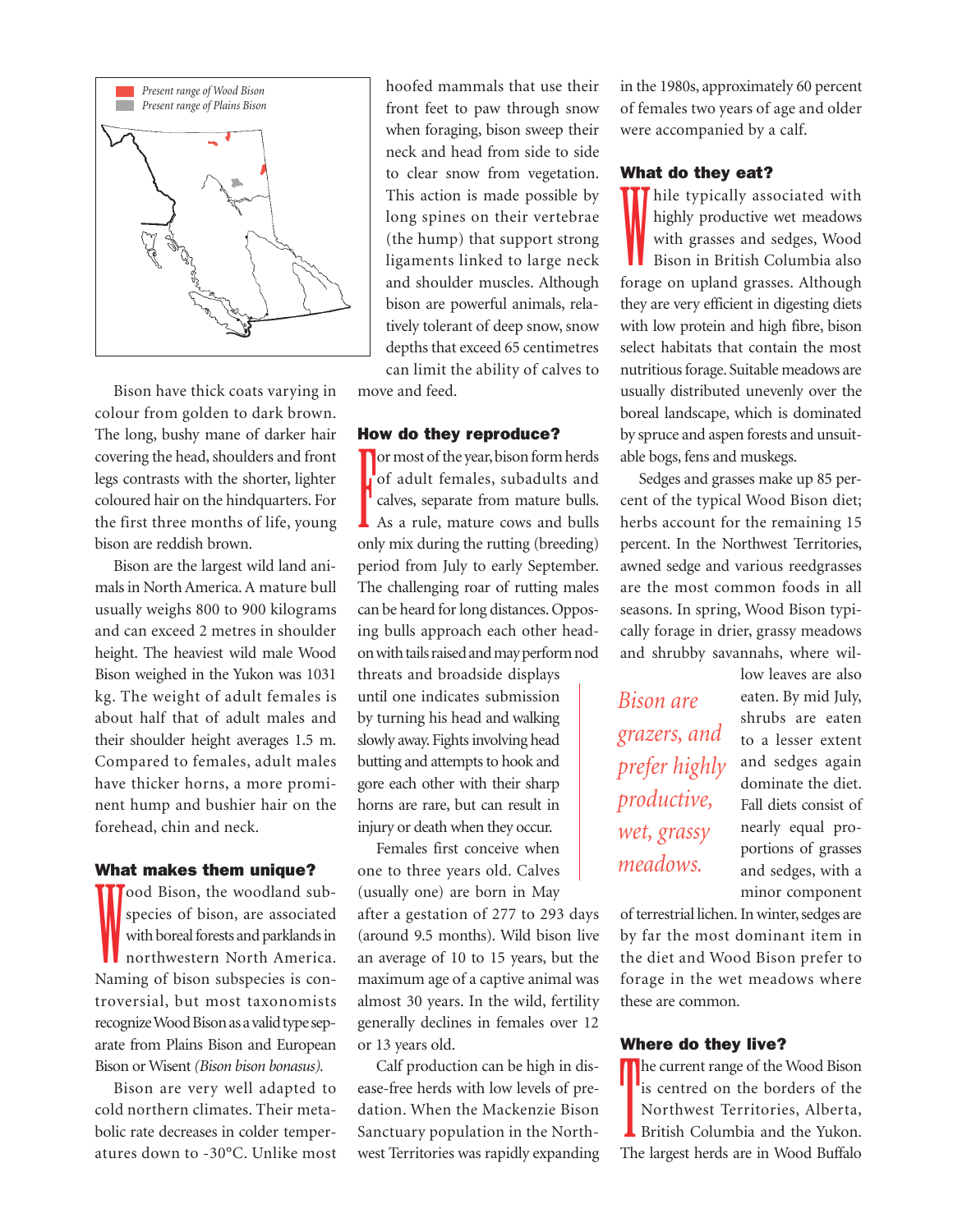National Park and the Mackenzie Bison Sanctuary, south and west of Great Slave Lake. Free-ranging herds also occur in Manitoba, the Yukon and northwestern Alberta. Reintroduced Wood Bison in British Columbia are located in three separate herds – two along the Liard River near the Yukon-Northwest Territories border and one at Etthithun Lake near the Alberta border. In addition, animals from the Hay-Zama herd in Alberta



FOR THE FIRST THREE MONTHS OF LIFE, YOUNG BISON ARE **REDDISH BROWN.** NWT Bison Program photo

(about 100) occasionally wander into British Columbia's Hay River drainage in summer.

The first reintroduction of Wood Bison to British Columbia took place in March 1995, near Aline Lake in the Nordquist Flats area of the Liard River

valley. Forty-nine animals from Elk Island National Park were released into a temporary holding facility for two months to allow them to become habituated to the area. Although some still return to the original release site, many have wandered west along the Alaska Highway corridor as far as the mouth of the Smith River. Road mortali-

ties and wolf predation on calves have kept this herd to around the same number as was originally released. Approx-imately 80 kilometres north of Nordquist Flats, an estimated 30 ani- mals range along the Liard and Bea-ver rivers. These Wood Bison are part of a population of more than 100 that extends across the border into the Nahanni Butte region of the North-west Territories, where they were originally reintroduced.

The first attempt to reintroduce Wood Bison near Etthithun Lake was abandoned after the formerly captive animals moved 100 km south of the release site and joined a small herd of commercial bison that had escaped from a ranch. The mixed herd was captured and sold to commercial operations due to concerns about potential interbreeding. On the sec-

*Disease is the greatest obstacle to recovery of Wood Bison in Canada.*

ond attempt, 40 Wood Bison from Elk Island National Park were released into a large fenced area of natural and industrially disturbed habitat near Etthithun Lake in 2000 and 2001. These bison will be

confined for five years to ensure they become imprinted on the release site and do not wander south toward agriculturally developed areas. It is expected they will be released in 2004 or 2005.

#### What can we do?

W ood Bison have a special symbolic importance to many Canadians, because of their majestic appearance, their imperilled conservation status and the fact that their range is restricted to Canada. Many First Nations communities have strong spiritual and cultural connections to bison. Although Wood Bison are no longer in immediate threat of extinction at the national level, further work is required to ensure their longterm survival. The goal of the National Wood Bison Recovery Team is to establish at least four free-ranging, disease-free herds of 400 or more Wood Bison within their original distributional range. Releases of captivebred Wood Bison have created disease-free wild herds in Alberta, the Northwest Territories, Yukon, Manitoba and

British Columbia, two of which have already exceeded the minimum population objective of 400.

Disease is the greatest single obstacle to recovery of Wood Bison populations in Canada. Interim bison-free buffer zones are in place to separate diseased populations in and around Wood Buffalo National Park from healthy reintroduced herds in the Northwest Territories and Alberta. Parks Canada has undertaken a Bison Research and Containment Program to gather information for future plans to manage bison diseases within Wood Buffalo National Park. The Northwest Territories government and the Deninu Kue First Nation are cooperating in a program to salvage healthy Wood Bison from a wild herd infected with tuberculosis and brucellosis, northeast of the park. Eradication of these diseases, but not the bison, in Wood Buffalo National Park may be the only long-term solution to prevent the possible spread of tuberculosis and brucellosis to healthy bison populations in Canada.

British Columbia's recently updated Wood Bison Management Plan (2001) is designed to recover Wood Bison in this province, down-list them from the Red List and eventually build up